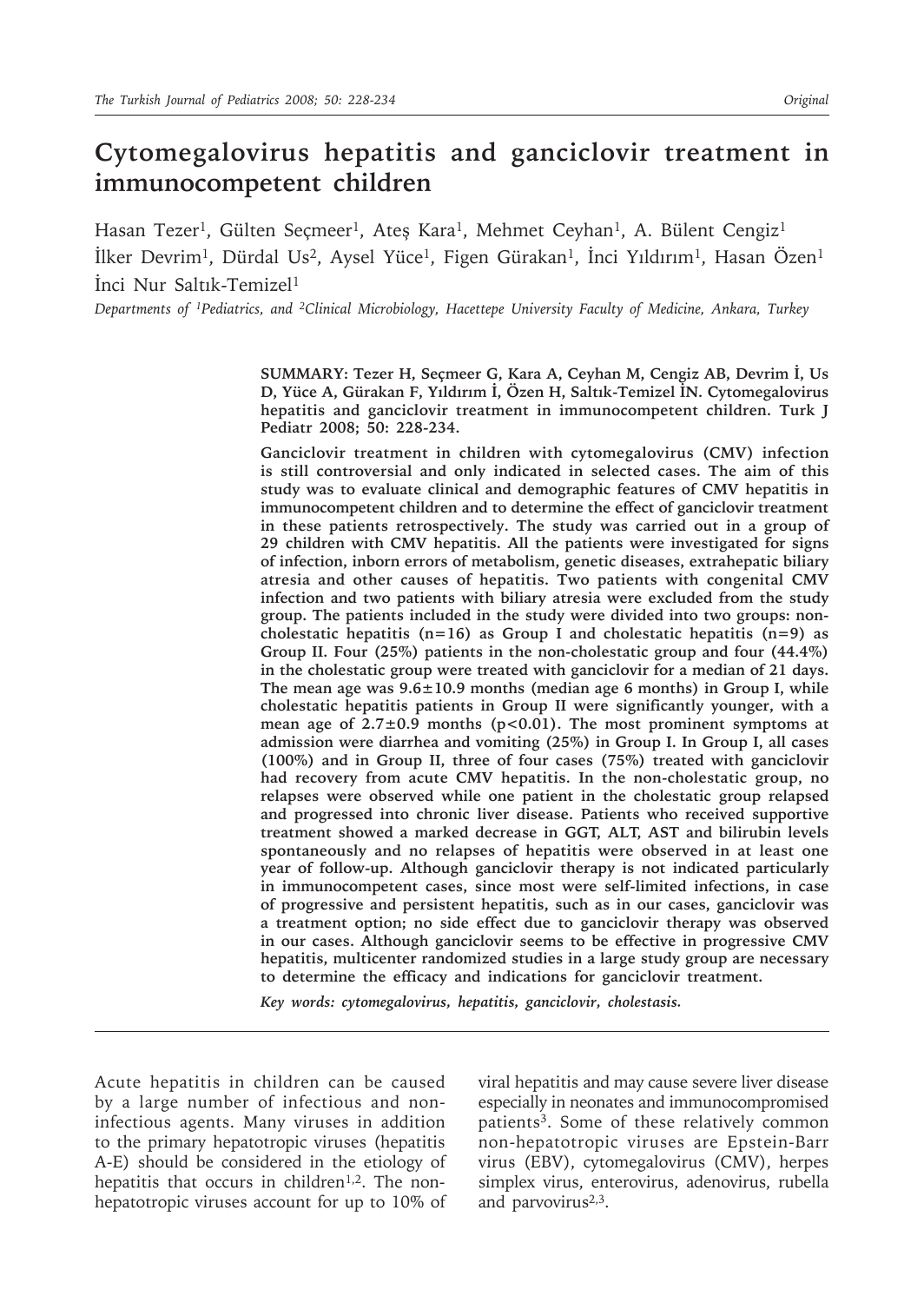Cytomegalovirus is a member of the betaherpesvirus family and commonly infects humans. It is also a leading cause of intrauterine and perinatal infections<sup>4</sup>. Hepatic involvement by this virus may be part of the multiple system involvement or isolated liver involvement such as neonatal hepatitis. This condition was reported to be independent from the presence of cholestasis2,5.

Although acute hepatitis due to CMV, which is one of the heterophile negative mononucleosis syndromes, is generally mild and benign<sup>6</sup>, congenital and perinatal CMV infections can cause progressive liver disease, cirrhosis and even death<sup>7</sup>.

The indications for ganciclovir treatment in CMV infections are usually limited to immunocompromised patients, human immunodeficiency virus (HIV) and congenital CMV infections8,9. Treatment of CMV hepatitis with ganciclovir in immunocompetent children is still controversial. There is not enough data in the literature concerning the usefulness and side effects of ganciclovir.

The aim of our study was to evaluate clinical and demographic features of CMV hepatitis in immunocompetent patients and to determine the effect of ganciclovir treatment in these patients retrospectively.

## **Material and Methods**

## *Patients*

Twenty-nine patients with CMV-hepatitis were evaluated retrospectively in Hacettepe University, Faculty of Medicine, Ihsan Doğramacı Children's Hospital. The patients were admitted between January 2000 and January 2006. All patients had been investigated for other infectious and non-infectious causes of hepatitis; inborn errors of metabolism, genetic diseases, congenital anomalies such as extrahepatic biliary atresia, and other possible causes were ruled out.

The diagnosis of CMV infection was made by clinical findings, CMV-specific serology and detection of viral DNA by polymerase chain reaction (PCR) in peripheral blood (plasma) and/or urine. Alanine aminotransferase (ALT), aspartate aminotransferase (AST), gammaglutamyl transpeptidase (GGT), alkaline phosphatase (ALP), bilirubin, total protein, albumin, thyroid hormones and alpha-1

antitrypsin levels were also determined. Other infectious agents (hepatitis A, B, C viruses, EBV, herpes simplex 1 and 2 viruses, *Toxoplasma gondii*, enterovirus, rubella, HIV and parvovirus B19) and the other causes of hepatitis were excluded with laboratory tests. Immunodeficiency syndromes were excluded with immunological studies (serum IgG, IgA, IgM, C3 and C4 levels, lymphocyte subpopulations CD3, CD4, CD8, CD56+16 counts). Imaging of liver and biliary tract was done with ultrasonography and liver biopsy was performed in some cases with hepatitis if indicated.

All the patients were admitted to our clinic when they were at least two months of age and since no blood samples were taken in the first three weeks of life, it was not possible to differentiate prenatal, perinatal or postnatal infections. Two of 29 patients had findings of respiratory, ocular (chorioretinitis) and central nervous system (microcephaly, hearing loss and intracranial calcification) involvement in addition to hepatitis. These two patients did not have any history of transfusion. We considered them as congenital CMV based on clinical findings, serum CMV serology, urine and serum CMV PCR, CMV avidity and specific maternal antibodies.

Two patients with cholestatic hepatitis were diagnosed as biliary atresia. These patients and patients with congenital CMV infections with multiorgan involvement were excluded from the study group.

Groups and definitions: The patients evaluated as hepatitis were divided into two main groups according to presence of cholestasis. Sixteen patients without cholestasis were assigned to Group I and nine patients with cholestasis were assigned to Group II.

All patients were breast-fed and no medical problems were identified during pregnancy and labor. Two cases had a history of prematurity and one was small for gestational age (SGA). Two patients in Group I and one patient in Group II had a history of transfusion due to neonatal hyperbilirubinemia. No other organ involvement was detected in any patient.

The patients in Group I (hepatitis without cholestasis) had elevated levels of ALT, AST, and GGT but normal serum levels of bilirubin. Two patients with prolonged fever and massive hepatosplenomegaly in this group had a liver biopsy.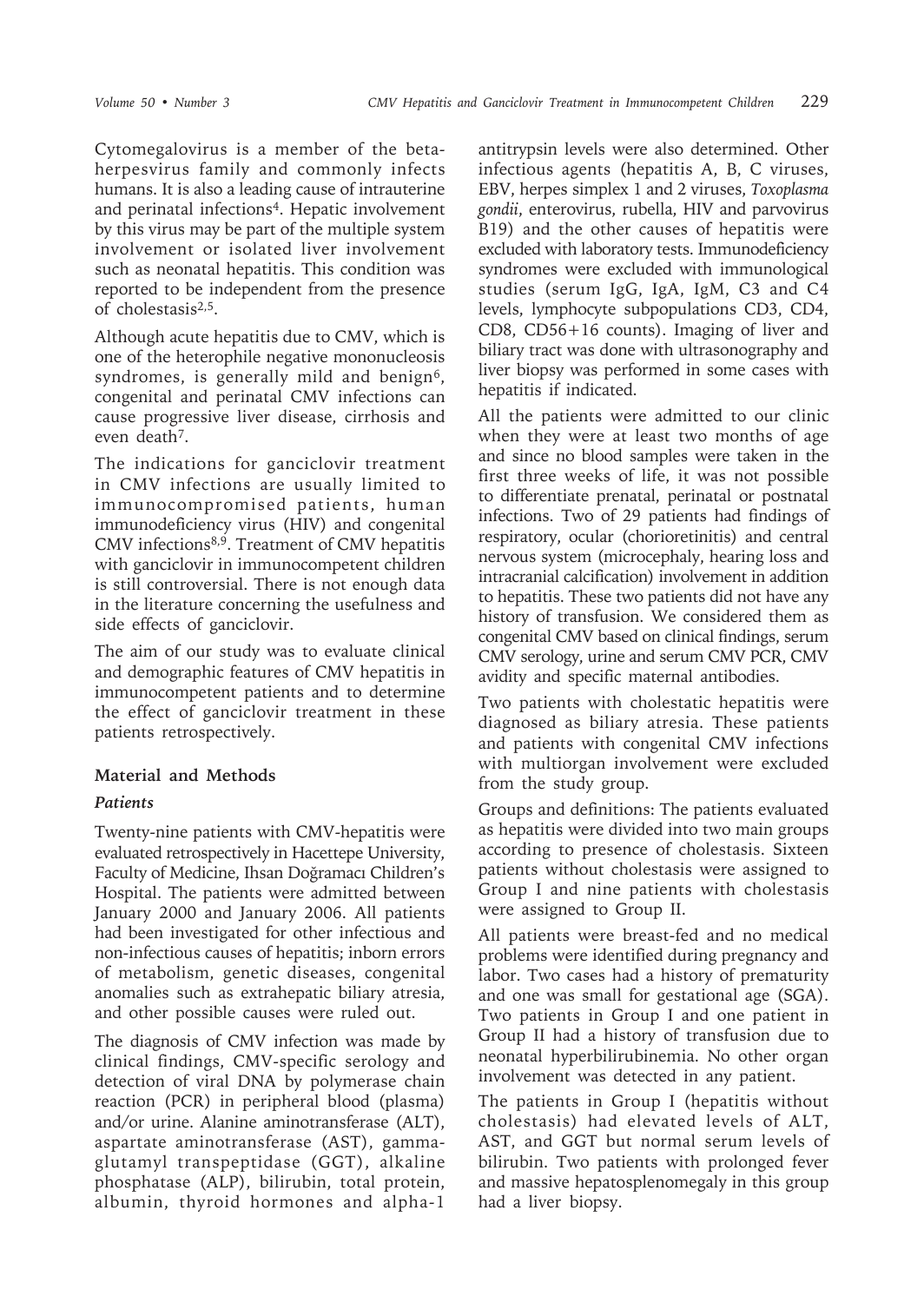In Group II (hepatitis with cholestasis), patients had increased levels of ALT and AST accompanied by elevation in serum levels of GGT, ALP and bilirubin ( $\geq 1.5$  mg/dl). Five patients in this group had a liver biopsy.

Definition of CMV infections: CMV infection was diagnosed with detection of CMV-specific IgM and increasing titer of IgG antibodies and positive results of CMV DNA by PCR in blood and/or urine.

Laboratory testing: CMV-specific IgM and IgG was investigated by ELFA (enzyme linked fluorescent antibody) method in automatized system (Vidas, bioMerieux, France) in paired sera at admission and 21 days later in all patients. Nucleic acid was extracted with MagNa Pure Kit (MagNA Pure LC Total Nucleic Acid Isolation Kit, Roche Diagnostics, Germany) and products were amplified with real time-PCR in Cobas Amplicor (Roche Diagnostics, Germany).

## *Treatment*

Vitamin and caloric supplementation (if needed ursodeoxycholic acid in cholestatic patients) was the preferred choice of treatment in patients with hepatitis. Four of nine patients in the cholestatic hepatitis group (44.4%) and four of 16 patients (25%) in the non-cholestatic group were treated with ganciclovir (Table I). Ganciclovir was given as 10 mg/kg intravenous (IV) infusion, two doses for three weeks. No serious adverse effects or complications due to ganciclovir treatment were observed during or after therapy.

## *Outcome*

Biochemical response to the treatment was defined as a marked decrease in serum levels of bilirubin, ALT and AST. Patients in whom CMV-DNA could not be detected by PCR in peripheral blood after treatment were considered to have responded virologically. The recovery of prolonged fever and hepatosplenomegaly was considered as sign of improvement.

Statistical analysis: SPSS 11.5 for Windows (SPSS, Inc, Chicago, IL, USA) was used for statistical analyses.

## **Results**

Sixteen patients had hepatitis without cholestasis (Group I) and nine patients had cholestatic hepatitis (Group II) due to CMV infection. The mean age was  $9.6 \pm 10.9$  months of age

|                                                                                                                                                                                                      |     |          | T/D)<br>Bili <sup>&amp;</sup>                                              |                       | <b>AST&amp;</b> |                  | Associated          | CMV                       | Acute    |                                                                                                               | $\begin{array}{lcl} \textnormal{CMV} & \\ \textnormal{DNA}^* & \end{array}$ |
|------------------------------------------------------------------------------------------------------------------------------------------------------------------------------------------------------|-----|----------|----------------------------------------------------------------------------|-----------------------|-----------------|------------------|---------------------|---------------------------|----------|---------------------------------------------------------------------------------------------------------------|-----------------------------------------------------------------------------|
| Patient no.                                                                                                                                                                                          | Sex | Age<br>Ē | mg/dl                                                                      | $\sum_{n=1}^{\infty}$ | $\bigoplus$     | <b>Diagnosis</b> | signs               | DNA <sup>&amp;&amp;</sup> | recovery | Follow-up                                                                                                     | E                                                                           |
|                                                                                                                                                                                                      |     |          | 0.018/0.01                                                                 | 99                    | $\overline{0}$  | <b>HON</b>       | PF&HSM              |                           |          | no relapse                                                                                                    |                                                                             |
|                                                                                                                                                                                                      |     |          | 0.7/0.12                                                                   | 124<br>125<br>604     | 145             |                  | PF&HSM              |                           |          | no relapse                                                                                                    |                                                                             |
|                                                                                                                                                                                                      |     |          | 1.1/0.6                                                                    |                       | 212             |                  | <b>HSM</b>          |                           |          | no relapse                                                                                                    |                                                                             |
|                                                                                                                                                                                                      |     |          | 46.3/15.6                                                                  |                       | 687             | <b>BBBB</b>      | <b>HEA&amp;HSM</b>  |                           |          | no relapse*                                                                                                   |                                                                             |
|                                                                                                                                                                                                      |     |          | 12.5/9.3                                                                   | 209                   | 523             |                  | <b>HSM</b>          |                           |          | no relapse                                                                                                    |                                                                             |
|                                                                                                                                                                                                      |     |          | 12.3/9.3                                                                   | 78                    | 98              | FO               | $\overline{\rm HM}$ |                           |          | no relapse                                                                                                    |                                                                             |
|                                                                                                                                                                                                      |     |          | 9.5/8.5                                                                    | 131                   | 130             | FO               | НM                  |                           |          | no relapse <sup>s</sup>                                                                                       |                                                                             |
| ∝                                                                                                                                                                                                    |     |          | 1.5/8.3                                                                    | 145                   | 253             | FO               | <b>HSM</b>          |                           |          | GLC                                                                                                           | ╅                                                                           |
| Bili: Bilirubin. ALT: Alanine aminotransferase. AST<br>relapse with recurrent pulmonary disease<br>&& before treatment in peripheral blood.<br>** after treatment in peripheral blood.<br>& initial. |     |          | * no relapse with hepatitis but relapse in 6 months with hemolytic anemia. |                       |                 |                  |                     |                           |          | : Aspartate aminotransferase. CMV: Cytomegalovirus. CH: Cholestatic hepatitis. NCH: Non-cholestatic hepatitis |                                                                             |

**Table I.** Summary of Follow-Up of All Patients Treated with Ganciclovir

Table I. Summary of Follow-Up of

All Patients Treated with Ganciclovir

CLD: Chronic liver diseases. m: Months. I: Immediately. LT: Long term. HEA: Hemolytic anemia. PF: Prolonged fever. HSM: Hepatosplenomegaly. HM: Hepatomegaly.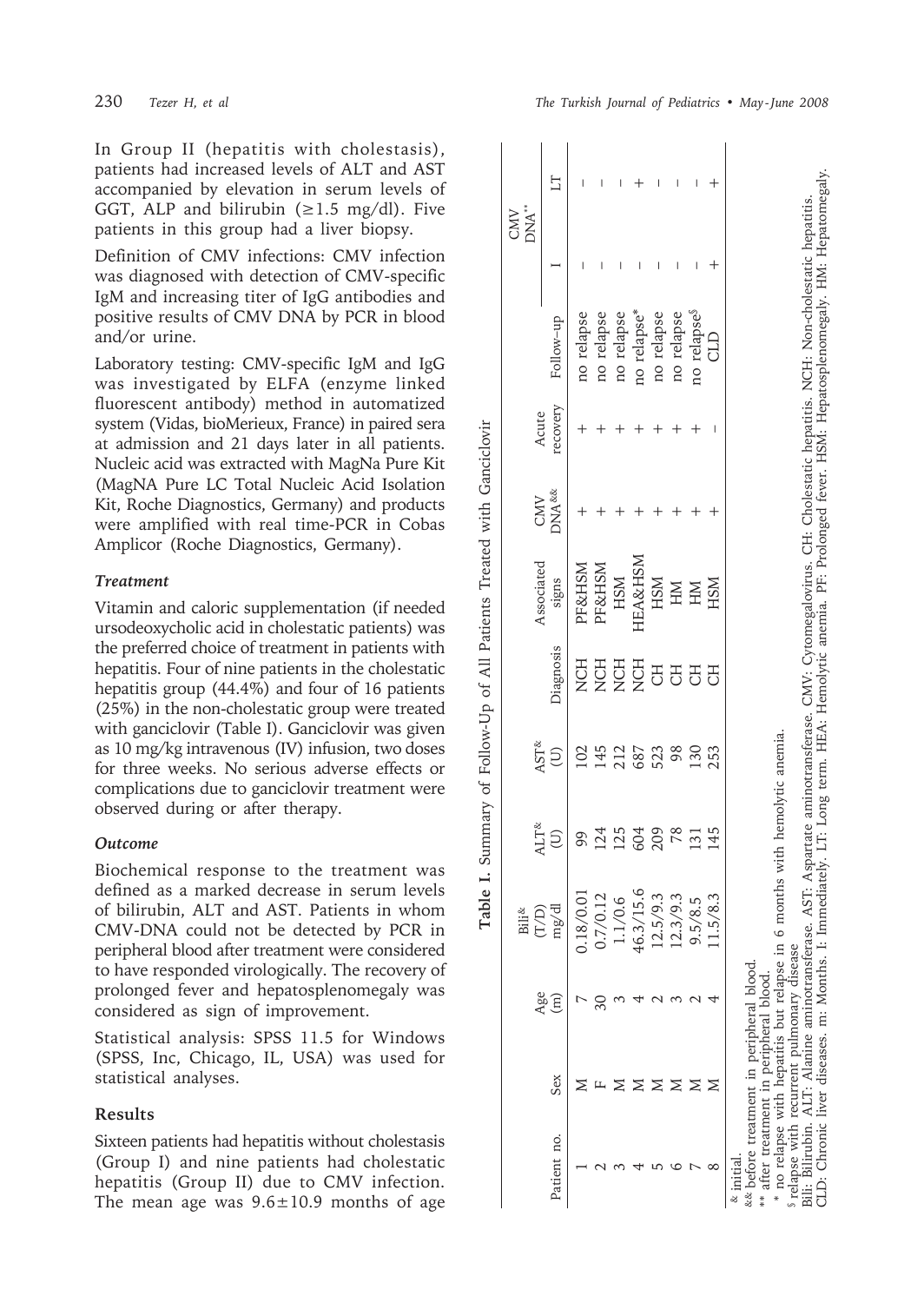(range 2 to 42 months, median 6 months) in Group I, while cholestatic hepatitis patients in Group II were significantly younger, with a mean age of  $2.7\pm0.9$  months (range 2 to 4 months, median 3 months)  $(p<0.01)$ . There was no sex predominance in either group (Table II).

Although the most prominent symptoms at admission were diarrhea and vomiting (25%) in Group I, jaundice (100%) was the most prominent initial symptom in Group II (Table II). Initial laboratory features are given in Table III.

Four cholestatic patients and four non-cholestatic patients were treated with ganciclovir. Liver biopsy was performed in seven of the patients in both groups whose clinical status worsened during follow-up (2 in non-cholestatic group and 5 in cholestatic group).

#### *Indications and results of treatment with ganciclovir*

#### *Group I*

Two of the patients treated with ganciclovir in the non-cholestatic group had prolonged fever, and progressive and persistent disease. Fever and hepatosplenomegaly of these patients recovered and urine and blood PCR for CMV turned negative after 21-day ganciclovir therapy. The third patient had no fever but due to the progression of hepatosplenomegaly and progressive increase in liver enzymes, ganciclovir treatment was started and serum levels of GGT, ALT and AST returned to normal limits after two weeks. The fourth case had hemolytic anemia in addition to increased ALT and AST levels and hemolytic anemia responded to ganciclovir treatment within 15 days but relapsed after six months in a selflimited manner. By the end of the therapy, all of the patients had negative results of CMV PCR in blood. These four patients treated with ganciclovir recovered and no relapses with hepatitis were observed during a one-year period (Table II).

## *Group II*

Four patients with persistent cholestatic hepatitis who did not respond to supportive therapy were treated with ganciclovir. By the end of the therapy, three (75%) of them had negative CMV DNA in blood and showed significant decrease in GGT, ALT, AST and

|                                       | Table II.               |                          | Demographic Features and Complaints at Presentation in Both Groups |                     |                   |
|---------------------------------------|-------------------------|--------------------------|--------------------------------------------------------------------|---------------------|-------------------|
|                                       | Non-cholestatic Group I | $(\%)$                   | Cholestatic Group II                                               |                     | Total             |
| Cases                                 | $\frac{1}{2}$           | $\Xi$                    |                                                                    | $_{\rm 50}$         | 25                |
|                                       | $2-42$ months           |                          | 2-4 months                                                         |                     | 2-42 months       |
| Age                                   | $(9.6 \pm 10.9)$        |                          | $(2.7 + 0.9)$                                                      |                     | $(8.36 \pm 10.7)$ |
|                                       |                         | $\overline{\phantom{a}}$ | 4/5                                                                | $\overline{1}$      | 12/13             |
| Girl/Boy<br>Blood transfusion history |                         |                          |                                                                    |                     |                   |
| Prematurity $(<37$ weeks)             |                         | $\frac{12.5}{0}$         |                                                                    | $\frac{11}{11}$ 0 0 |                   |
| SGA                                   |                         |                          |                                                                    |                     |                   |
| Fever of unknown origin               |                         | $6.2$<br>12.5            |                                                                    |                     |                   |
| <i>s</i> undice                       |                         |                          |                                                                    | $^{100}$            |                   |
| Gastroenteritis and vomiting          |                         | 25                       |                                                                    |                     |                   |
| Hepatosplenomegaly                    |                         | 43.7                     |                                                                    | 77.7                |                   |
| SGA: Small for gestational age.       |                         |                          |                                                                    |                     |                   |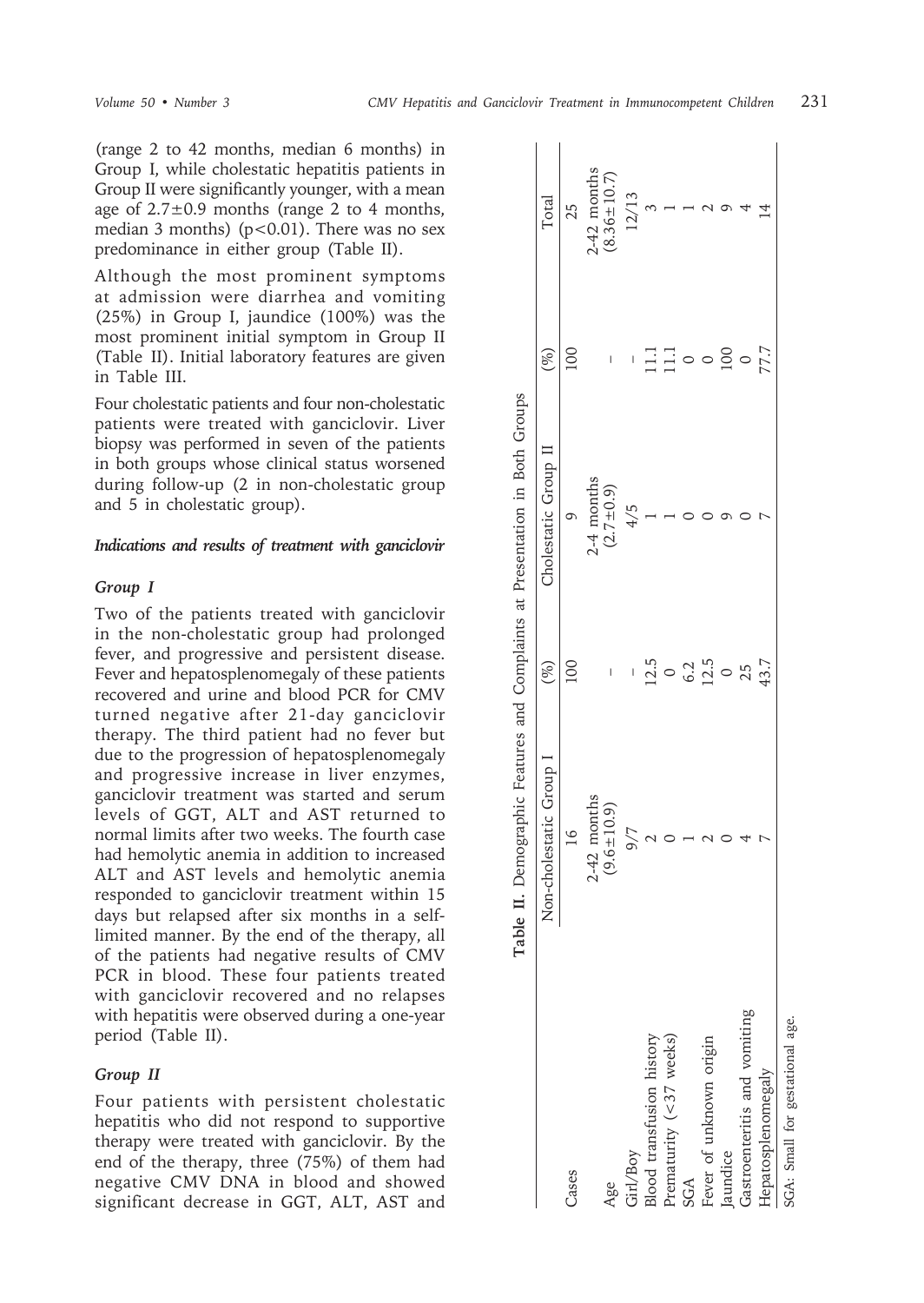|                                                                               |                                      | Non-cholestatic Group I (n=16)  | Cholestatic Group II $(n=9)$      |                                   |
|-------------------------------------------------------------------------------|--------------------------------------|---------------------------------|-----------------------------------|-----------------------------------|
|                                                                               | Untreated cases $(n=12)$             | Treated cases $(n=4)$           | Untreated cases $(n=5)$           | Treated cases $(n=4)$             |
| ALT (U/L)                                                                     | 178.7)<br>$85 - 696$ $(224.3 \pm$    | $99-604$ $(238.0 \pm 244.2)$    | $84-357$ $(207.2 \pm 132.1)$      | $78-209$ $(140.7 \pm 53.8)$       |
| AST (U/L)                                                                     | 109)<br>74-478 (176 ±                | $102 - 687$ (286.5 $\pm$ 270.8) | $124 - 674$ $(384 \pm 249.6)$     | $98 - 523$ $(251 \pm 193.2)$      |
| GGT (U/L)                                                                     | 89.3)<br>$9-269$ $(81.7 \pm 1)$      | $56-444$ $(187.2 \pm 176.8)$    | $124-1021$ $(537.2 \pm 366.5)$    | $209-435(327.2 \pm 101.2)$        |
| ALP (U/L)                                                                     | $141 - 2118$ $(590.5 \pm 532.6)$     | $127 - 2876$ (922.0 ± 1310)     | $980 - 2468$ $(1827.6 \pm 646.7)$ | $789 - 2252$ $(1575.7 \pm 690.8)$ |
| LDH (U/L)                                                                     | $435 - 822 (669.1 \pm 126)$          | 347-1393 $(766.7 \pm 443.4)$    | $513-963(690.6 \pm 180.9)$        | $651-949$ $(788.5 \pm 148)$       |
| Total bilirubin (mg/dl)                                                       | 0.25)<br>$0.1 - 0.89$ $(0.43 \pm 1)$ | $0.12 - 46.3$ $(11.9 \pm 22.9)$ | $4.3 - 14.9$ $(8.3 \pm 4.0)$      | $9.5 - 12.5$ $(11.4 \pm 1.3)$     |
| C. bilirubin (mg/dl)                                                          | 0.08<br>$0.01 - 0.32$ $(0.09 \pm$    | $0.01 - 15.6$ $(1.1 \pm 3.8)$   | $2.4 - 11.3$ $(6.4 \pm 3.3)$      | $8.3 - 9.3$ $(8.8 \pm 0.5)$       |
| PT and PTT                                                                    | normal in all patients               | normal in all patients          | normal in all patients            | normal in all patients            |
| Thrombocytopenia*                                                             |                                      |                                 |                                   |                                   |
| Anemia**                                                                      |                                      |                                 |                                   |                                   |
| $CNN$ $IgM$ $(+)$                                                             |                                      |                                 |                                   |                                   |
| $C_{\rm M}$ $\left(\frac{1}{2} + 1.8\right)$ $\left(\frac{1}{2} + 1.8\right)$ |                                      |                                 |                                   |                                   |

232 *Tezer H, et al The Turkish Journal of Pediatrics • May - June 2008*

bilirubin levels. In one patient with cholestatic hepatitis, CMV DNA in blood persisted and the patient developed chronic liver disease during the two-year follow-up. Three patients had no relapses after their hepatitis recovered with uneventful follow-up (Table I).

## *Untreated patients in Group I and Group II*

Patients treated with supportive treatment showed a marked decrease in GGT, ALT, AST and bilirubin levels spontaneously and no relapses of hepatitis were observed in at least one-year follow-up of these patients.

## **Discussion**

Cytomegalovirus generally causes selflimited, mild and asymptomatic infections in immunocompetent patients. In these patients, CMV infections are characterized as a mononucleosis-like syndrome with fever, cervical adenopathy and elevation in liver enzymes10. CMV plays an important role in the etiology of infantile and neonatal hepatitis. CMV hepatitis is relatively common in early ages, especially in early infancy, and in this period is associated with cholestasis<sup>11</sup>. Although not yet confirmed, some authors suggest that CMV could play a major role in development of extrahepatic biliary atresia12,13. CMV infections in infancy are important since they might result in cirrhosis and even death7,14.

In infancy, the biopsy may have features of giant cell hepatitis, with prominent extramedullary hematopoiesis15. Cytopathic changes with nuclear and cytoplasmic inclusions may not be obvious in all cases, and additional levels and immunohistochemistry are helpful2. Although evidence of CMV infection could not be demonstrated in liver biopsies in our cases, the diagnosis of CMV infection was made by serology and nucleic acid testing in peripheral blood samples. The clinical status of seven patients with hepatitis improved and their nucleic acids became undetectable. According to these results, monitoring virus DNA in peripheral blood by PCR was helpful in follow-up of infection.

In addition to in immunocompromised patients, ganciclovir treatment is suggested in certain severe CMV infections in immunocompetent children10. Data on this subject are not obvious enough to state a guideline. There are few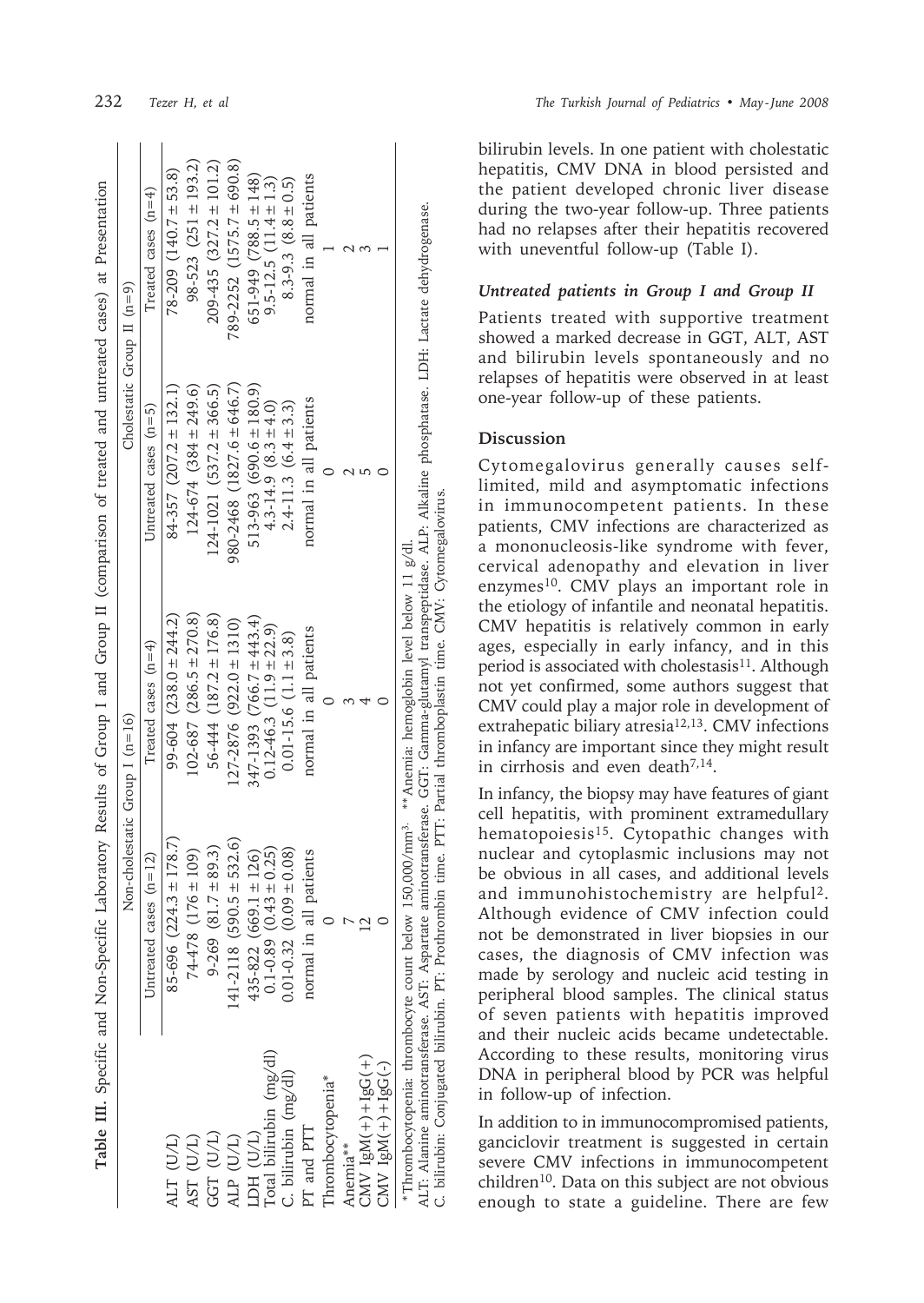studies concerning ganciclovir therapy in infants and children with CMV hepatitis<sup>16</sup>. The efficacy of this treatment is controversial<sup>17</sup>. All of the patients (100%) in the non-cholestatic hepatitis group and three of four cases (75%) in the cholestatic hepatitis group treated with ganciclovir had recovery from acute CMV hepatitis. This result suggested that ganciclovir could be effective in the acute phase of severe and persistent CMV hepatitis whether associated with cholestasis or not. Ganciclovir was found to be effective in isolated hepatitis patients in terms of recovery of fever and hepatomegaly. Other cases are also reported, such as an immunocompetent girl 17 months of age with prolonged fever and isolated hepatitis successfully treated with ganciclovir, supporting the efficiency of ganciclovir in isolated hepatitis cases10. On the other hand, the untreated group (17 cases) showed spontaneous recovery, and this was another point of our study. In this regard, indication for ganciclovir treatment should be restricted to only selected cases with severe and progressive CMV infection.

Although ganciclovir therapy seems to be effective in preventing acute liver failure due to CMV during therapy and just afterwards, no data about the long-term effects of ganciclovir currently exist. Relapse of infection after the cessation of the antiviral drug was observed by other authors as well<sup>16,18</sup>. The patient who did not respond to ganciclovir therapy developed chronic liver disease associated with presence of CMV DNA in the circulation. The infection in the liver tissue was not detected with bioptic technique in any of the patients. This fact leads to the hypothesis that the persisting liver injury in our patient was due to an ongoing immunopathological process, originally triggered by CMV infection, which continued in the absence of the virus in the tissue<sup>17,19</sup>. The relapse of hepatitis with peripheral viremia along with a virologically negative bioptic finding in the liver tissue could be explained by an adjuvant effect of the peripheral viral amplification that enhances the immunopathological liver injury<sup>16</sup>. Although ganciclovir was found to be effective in acute CMV hepatitis, in our study it was found to be ineffective in preventing other long-term complications (Table I).

In conclusion, although ganciclovir treatment in immunocompetent children is still controversial, ganciclovir treatment was correlated with fast recovery of symptoms and findings related with hepatitis in acute non-cholestatic and cholestatic cases.

In our opinion, until the certain indication of ganciclovir treatment is well defined, every patient should be evaluated individually and treatment should be given to those with progressive disease who did not respond to supportive treatment. Multicenter randomized investigations in a large study group are necessary to determine the indications for ganciclovir treatment.

#### **REFERENCES**

- 1. EASL Jury. EASL international consensus conference on hepatitis B. J Hepatol 2003; 38: 533-540.
- 2. White FV, Dehner LP. Viral diseases of the liver in children: diagnostic and differential diagnostic considerations. Pediatr Dev Pathol 2004; 7: 552-567.
- 3. Jonas MM. Postnatal infections of the liver. Viral hepatitis. In: Walker WA (ed). Pediatric Gastrointestinal Disease. Boston: B.C. Decker; 2000: 939-964.
- 4. Whitley RJ. Congenital cytomegalovirus infection: epidemiology and treatment. Adv Exp Med Biol 2004; 549: 155-160.
- 5. Fischler B, Casswall TH, Malmborg P, Nemeth A. Ganciclovir treatment in infants with cytomegalovirus infection and cholestasis. J Pediatr Gastroenterol Nutr 2002; 34: 154-157.
- 6. Eddleston M, Peacock S, Juniper M, Warrell DA. Severe cytomegalovirus infection in immunocompetent patients. Clin Infect Dis 1997; 24: 52-56.
- 7. Zuppan CW, Bui HD, Grill BG. Diffuse hepatic fibrosis in congenital cytomegalovirus infection. J Pediatr Gastroenterol Nutr 1986; 5: 489-491.
- 8. McGavin JK, Goa KL. Ganciclovir: an update of its use in the prevention of cytomegalovirus infection and disease in transplant recipients. Drugs 2001; 61: 1153-1183.
- 9. Nigro G, Taliani G, Krzysztopak A, et al. Multiple viral infections in HIV-infected children with chronicallyevolving hepatitis. Arch Virol [Suppl] 1993; 8: 237-248.
- 10. Hadaya K, Kaiser L, Rubbia-Brandt L, Gervaix A, Diana A. Ganciclovir for severe cytomegalovirus primary infection in an immunocompetent child. Eur J Clin Microbiol Infect Dis 2004; 23: 218-220.
- 11. Rosenthal P. Neonatal hepatitis and congenital infections. In: Suchy F (ed). Liver Disease in Children (2nd ed). Philadelphia: Lippincott William & Wilkins; 2001: 239-252.
- 12. Fischler B, Ehrnst A, Forsgren M, Orvell C, Nemeth A. The viral association of neonatal cholestasis in Sweden: a possible link between cytomegalovirus infection and extrahepatic biliary atresia. J Pediatr Gastroenterol Nutr 1998; 27: 57-64.
- 13. Tarr PI, Haas JE, Christie DL. Biliary atresia, cytomegalovirus, age at referral. Pediatrics 1996; 97: 828-831.
- 14. Ho M. Cytomegalovirus: Biology and Infection (2nd ed). New York: Plenum Press; 1991.